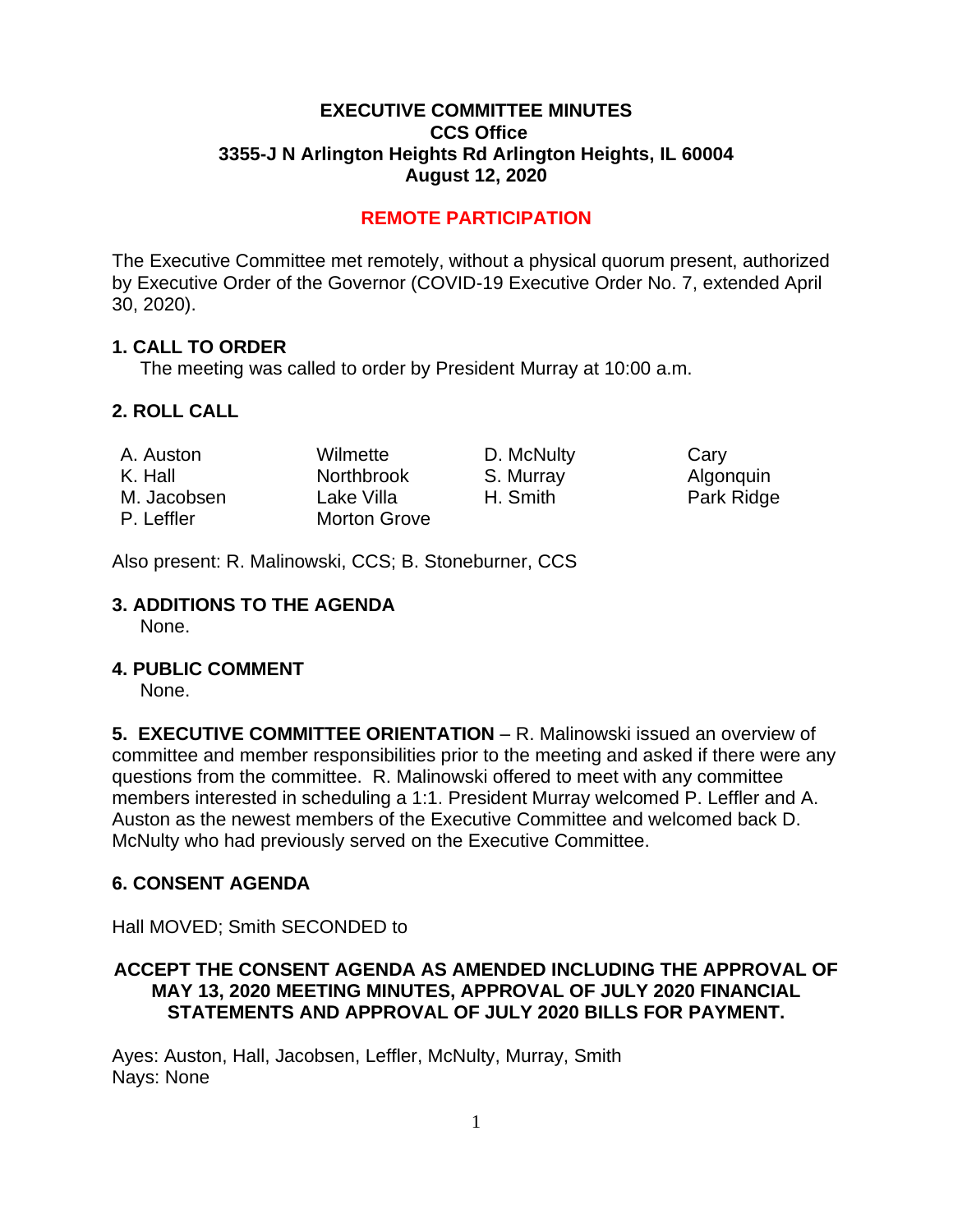### MOTION CARRIED BY ROLL CALL VOTE

After a discussion there was agreement to table the approval of Election Day as a 2020- 2021 paid holiday until the September Executive Committee meeting. R. Malinowski will monitor to see what libraries do and will reach back out to HR Source closer to the date for additional guidance.

Hall MOVED; Smith SECONDED to

### **TABLE APPROVAL OF ELECTION DAY AS A 2020-2021 PAID HOLIDAY TO SEPTEMBER EXECUTIVE COMMITTEE.**

Ayes: Auston, Hall, Jacobsen, Leffler, McNulty, Murray, Smith Nays: None

MOTION CARRIED BY ROLL CALL VOTE

#### **7. BUSINESS**

- a. COVID-19 Needs and Planning
	- i. Magazines and Quarantine Requirements An update from the REALM study indicates the virus may live longer on certain types of magazine pages but at this time RAILS has not changed their three-day quarantine guidance. CCS does not recommend revisiting the previous Governing Board decision at this time, but libraries may choose to quarantine magazines or all material for three or four days or exclude magazines from interlibrary loan until further results are available.
	- ii. External ILL Libraries R. Malinowski asked the Executive Committee if there were any concerns with not offering interlibrary loan service to external ILL libraries at this time due to COVID-19. There were no concerns from the committee. Once all CCS libraries have opted back into CCS Intra library loan, CCS will evaluate non-consortia member access and present a recommendation to Executive Committee.
	- iii. Potential COVID-19 Mitigation Needs CCS will work with libraries as needed to disable services due to COVID-19 mitigation needs and in the event of widespread mitigation and service changes, CCS will identify opportunities to group service reimplementation when mitigation is no longer needed. There was a lengthy discussion about libraries' current practices of quarantining materials and whether it would be helpful for CCS to issue recommended guidelines for libraries to follow. At the end of the discussion, President Murray summarized the discussion that libraries already have plans in place and should make decisions that are best for their library's situation, unless any new information comes out.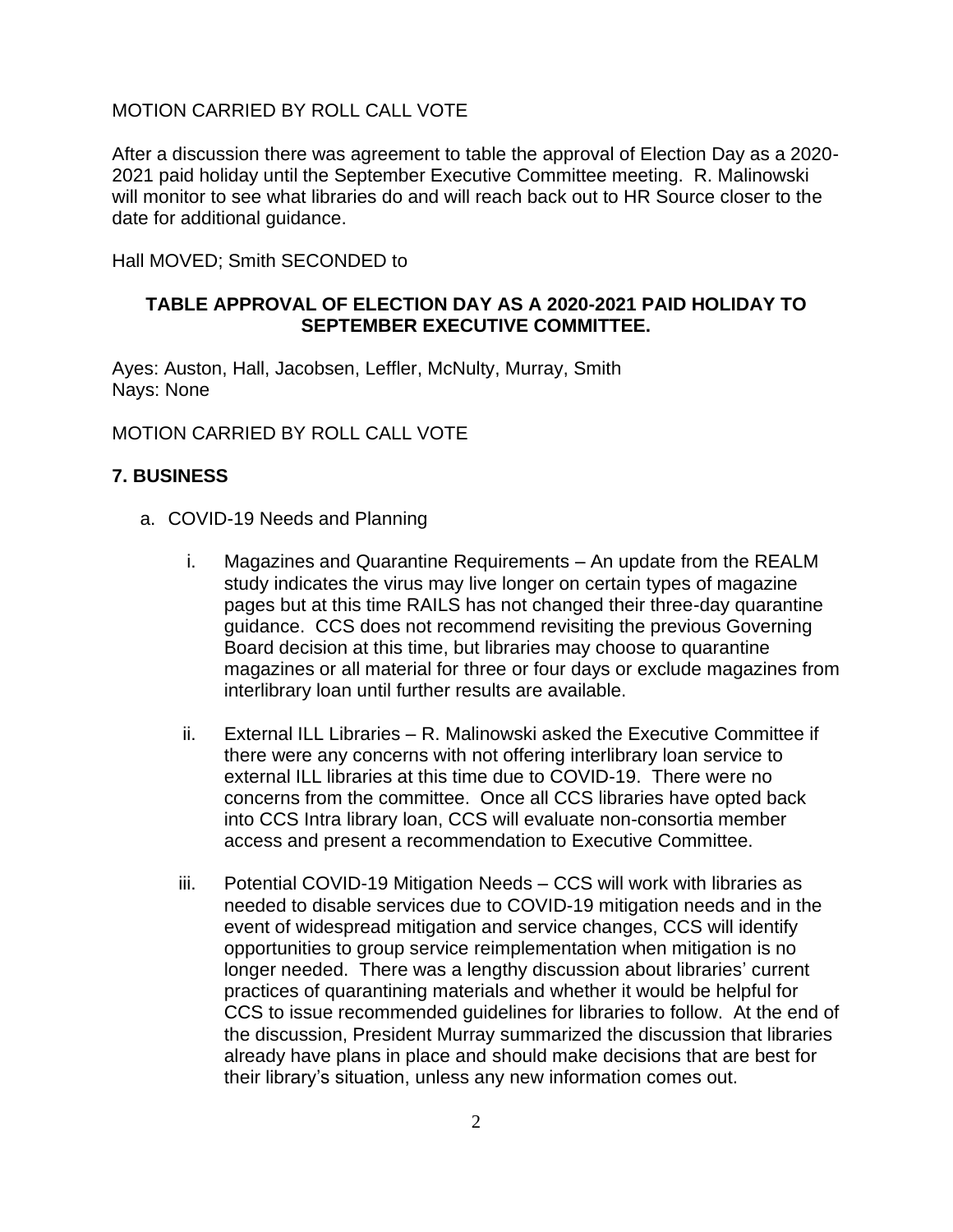b. New Members – Palatine and Grayslake are currently doing training and data testing. CCS will issue a reminder that CCS libraries should anticipate an extra day of downtime. The adjusted offline schedule was included in the packet. CCS staff will offer remote support to Grayslake and Palatine during go live to be centrally available to all libraries. R. Malinowski will offer the option to Palatine and Grayslake to choose between either having one CCS point person during go live or if they would prefer to reach out to CCS staff based on the issue.

R. Malinowski followed up with R. Livergood, the director at Warren-Newport, who indicated their schedule has changed and that no decision has been made at this time regarding CCS. The library still plans to submit a CCS membership application.

- c. Innovative Updates Member Services has released the new Polaris virtual training courses created for Palatine and Grayslake to all CCS libraries and is available for use.
- d. RAILS Updates R. Malinowski issued information on the EBSCO group purchase option to Executive Committee for review prior to the meeting. After a discussion there was agreement to wait for the strategic planning process to determine if this is something CCS should investigate for next year.

## **8. BI-ANNUAL REVIEW OF CLOSED SESSION MINUTES AND RECORDINGS AND EXECUTIVE DIRECTOR REVIEW**

a. R. Malinowski submitted the list of closed session minutes and recordings with recommended motions to the Executive Committee prior to the meeting. The Executive Committee agreed no discussion was necessary and remained in open session.

Auston MOVED; McNulty SECONDED to

## **APPROVE AND RELEASE THE MINUTES OF NOVEMBER 13, 2019 AND KEEP CLOSED THE MINUTES OF OCTOBER 18, 2017 AND NOVEMBER 8, 2017.**

Ayes: Auston, Hall, Jacobsen, Leffler, McNulty, Murray, Smith Nays: None

MOTION CARRIED BY ROLL CALL VOTE

Leffler MOVED; Auston SECONDED to

## **DESTROY THE VERBATIM RECORDINGS OF CLOSED SESSION MEETINGS FROM JUNE 13, 2018 AND JANUARY 9, 2019.**

Ayes: Auston, Hall, Jacobsen, Leffler, McNulty, Murray, Smith Nays: None